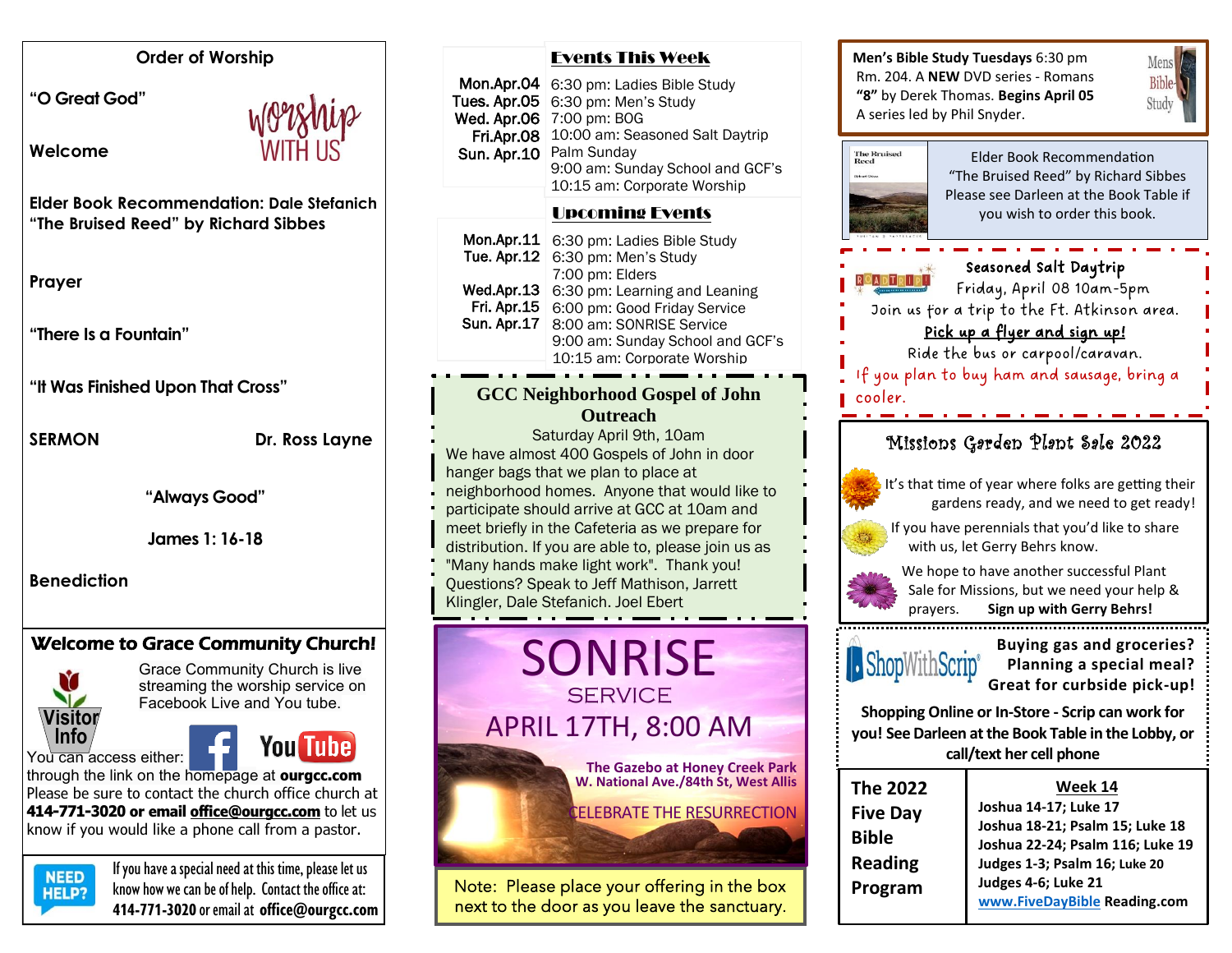#### ANNIVERSARIES

Apr.10: Michael and Michele Simmons *Applillbbla* 



#### **BIRTHDAYS**

**Apr.02:** David Neustifter **Apr.06:** Gerry Behrs, Jan Bergersen, Denise Ellis **Apr.07:** David Milhans **Apr.09**: Mary Haack **Apr.13:** Beth Neustifter **Apr.15:** Joshua Jackelen **Apr.19:** Levi Menger

## *Today I will pray for:*

#### **Our Church Family**

- **\* Alan M. -** healing
- **\* Kathleen C. –** Healing
- **\* Tim C-** Healing
- **\* David S –** Healing, regain strength
- **\* Ben S.** Healing
- **\* Rae Ann -** Healing
- **\* Roxanne L**  Strength
- **\* Benedicto M -** Healing
- **\* Angela T -** Healing
- **\* Linda G -** Slow progression of disease & symptoms
- \* **Mary H**  Healing
- **\* Kate G –** Healing
- **\* Andrew G -** Serving in the Army.
- **\* Strong marriages at GCC**
- **\* Church members & attendees without jobs**
- **\* Lost friends & family**

#### **Missionaries Serving Locally & Overseas:**

- \* **Tige and Renee Smith** Cambodia
- **\* SBC Gerson Reyes –** Mexico City, Mexico
- **\* Victor A - MERF** Cyprus, Egypt, & Middle East
- **\* Grace H, Tim T -** Philippines
- **\* Samuel M -** Romania
- **\* Eugeniusz T -** Poland Ukraine Relief
- **\* Nate Muse Family -** Australia
- **\* Regan & Mellie M Family**  South Africa
- **\* SBC Africa Representatives – Bayak; Radi I.,**
- **Prosper, Simon S.**
- **\* SBC Myanmar Representative - Henry L-**
- **\* SBC India Rep. - Kishore, Prasanna Kumar, Gumadi Ebenezer**
- **\* Jarrett, Joel, Jeff M., Phil. -** Grace to the Streets
- **\* Milwaukee Rescue Mission**
- **\* WVCY Radio WI USA**



**Sunday Morning GCF & Sunday School Groups One Accord GCF -** Rm. 306 - Led by Rick Ellis- Galatians **New Life GCF -** cafeteria – Led by Doug Ferrell - Ephesians **Sunday School:**

**PreK-6years -** Rm 207 - Melissa Layne/ Karen Donohoo **7-12 years -**Library - Ariail Layne and helper

## **Helpers for Today**

**Opening Prayer:** Doug Ferrell **Sunday School:** Rotating Schedule **Nursery:** Melissa Piggott, Lisa Parsons, Tatum Lipski **Children's Church:** Anna Ehret, Danielle Menger **Greeters:** Randy & Demetra Slak, Debbie Marquardt, Cheryl Bishop, Christine Schroeder, Marci Ferrell

## **Helpers for April 10**

**Opening Prayer:** Pastor Ted Groves **Sunday School:** Rotating Schedule **Nursery:** Mickey Frank, Ariail Layne, Evelyn Hintz **Children's Church**: Debbie Marquardt, Bette Milhans **Greeters:** Dick and Beth Neustifter, Dave Grabman, Cathy Degner

## **Praise Team**

John Jaquez (leader), Tim & Suzanne Caldwell, Tim & Judi Kasun, Al Piggott, Melissa Piggott, Jeff & April Smith

## **Technical and Sound**

Jesse Ceron, Kurt Sonnenburg, Dean Mertins

# **GCC Giving**

**Last Week 2022: \$8,983.00 Last Week 2021: \$4,780.00 YTD 2022: \$77,572.61 YTD 2021: \$75,905.00**



## **Invest In a Vision:**

Special offerings are given for the GCC building fund. To donate, write **Invest in A Vision** (IIAV) on memo line of your check.

**Last Week: \$50.00 Total Received: \$314,955.82 SCRIP: Total Profit for Jan.- March 2022 - \$663.10 Total Profit for Jan. - Dec. 2021: \$3,280.42**



April 03, 2022



SERMON:

# **"ALWAYS GOOD"**

Presented by:

Dr. Ross Layne

*"Every good gift and every perfect gift is from above"*

*James 1:17*